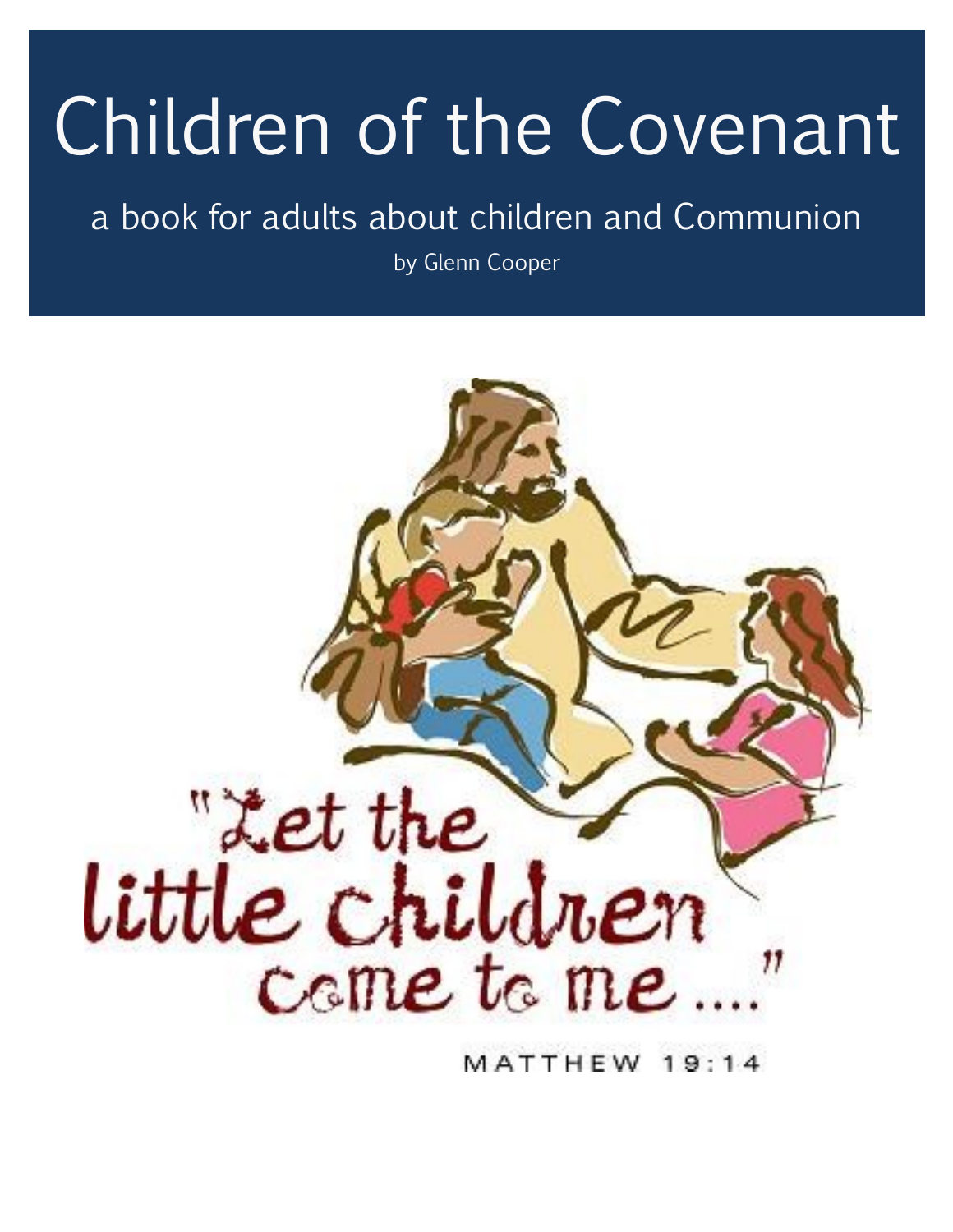#### **Forward**

What questions do you have about children and Communion?

This short book is to help adults talk to children about Communion. It also answers questions parents have about bringing children to Communion.

#### **The Church Welcomes Children to Communion**

Your church invites children to the Lord's Table. A growing number of Presbyterian congregations in Canada are welcoming children to Communion.

Why is this happening? An increasing number of sessions and congregations have been reconsidering the place of children at Communion. For years, children were excluded from Communion. Then the 1987 General Assembly encouraged sessions to invite "baptized children of faith to the Lord's Table." The General Assembly is the highest decision-making body of The Presbyterian Church in Canada.

Some people are still uncomfortable with the idea of children taking part in Communion. Maybe you're one of them.

"What if they are noisy and disrupt the service?"

"They won't understand what's going on!"

"They should have to make a public profession of faith before becoming fully part of the church and receiving the sacrament."

## **A True Story**

After the 1987 General Assembly decision to allow baptized children of faith to the Lord's Table, the session of a small congregation in our Church studied the matter at several meetings but did not feel ready to make such a change in the life of that congregation. After all, children had never taken Communion in that church before. It was not something to be rushed into.

Some time later at a session meeting, and elder told about his granddaughter sitting beside him at Communion. When the bread and the cup arrived, she asked for some. The elder said, "No," and she asked, "Why not?"

He told the other members of session, "I didn't know what to tell her. I couldn't think of any reason not to let her have Communion." She was old enough to know that we have Communion because Jesus said to do it and that he is with his people when we have that meal.

The minister asked the other session members, "Why do we bar children from Christ's table?" Each elder answered, "I don't know."

And the minister said, "Neither do I."

The elder whose granddaughter had asked for Communion made a motion that baptized children of faith be included when the congregation celebrates Communion. Another elder seconded the motion, which passed unanimously.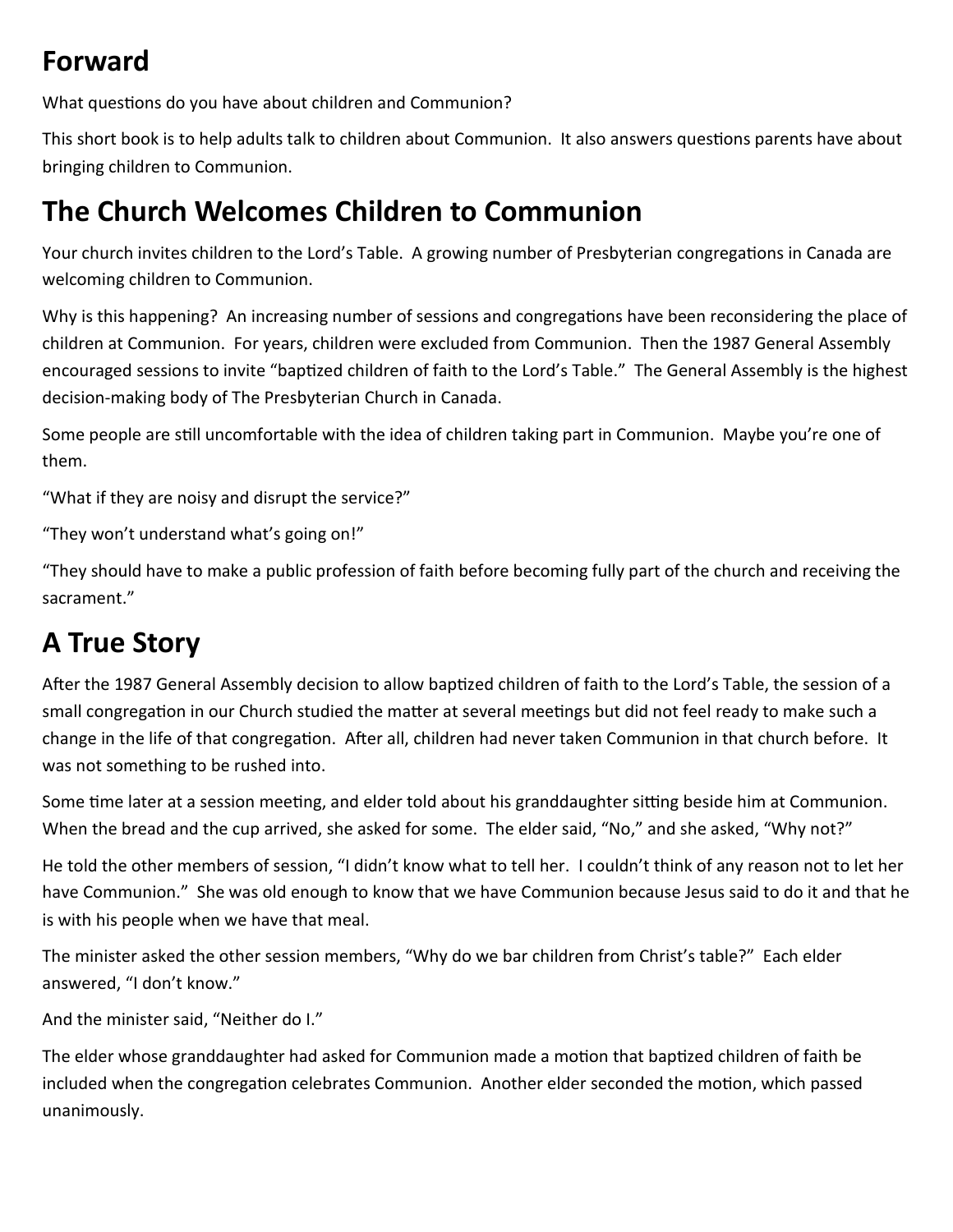## **Another True Story**

The Bible says that some people were bringing their children to Jesus, but his disciples tried to send them away. Jesus said, "Let the little children come to me, and do not stop them; for it is to such as these that the kingdom of God belongs" (Luke 18:16).

Some Christian communities such as Easter Orthodox Church offer communion to infants on their baptism. A mixture of bread and wine is placed in a small spoon and fed to the child immediately after Baptism.

The books in the Bible that give the greatest detail about Jesus' life and teaching are called "gospels". Church tradition says that they were written by Matthew, Mark, Luke and John. Three of the four tell of Jesus' disciples trying to keep children away from Jesus. People were bringing their children, and although none of the accounts says *why* the disciples spoke sternly to them, it was probably because they thought Jesus was too important and too busy to have time for children. The details are almost the same in each account, but there are some slight differences. If you want to compare them, the stories are found at Matthew 19:13-15; Mark 10:13-16; Luke 18:15-17.

The Bible says clearly that Jesus opened his arms to them and blessed them. Luke's account says that people were bringing even infants to Jesus to be blessed. In the Presbyterian Church in Canada we do not follow the practice of giving Communion to a newly-baptized infant. The Church has, however, decided to let parents or guardians decide when their children will receive Communion.

## **Children Ask Questions About Communion**

If your child asks you a question about faith and you're not sure of the answer, it's all right to say, "Well, I'm not sure. What do you think?" Often with children, the discussion is more important than the right answer.

If the question is, "Why do we sometimes eat bread and drink wine (or juice) in church?" it may be enough to say, "Because Jesus told his followers and friends to do it. And even though we can't see him, Jesus is with us when we eat and drink like that."

This may lead to another question about when Jesus is with us. (All the time.) And is there any time he is not with us. (No.)

Showing your faith to a child, though is more than words. St. Francis of Assisi is quoted as sayin, "Preach always. If necessary, use words." Adults are always preaching, or at least teaching. And children watch, and listen, and learn. Which can be a little bit scary. But it can also be a delight.

## **What if children disrupt the service?**

Does your church have Church School during worship or at a separate time? Having Church School at a separate time allows children to attend worship with their parents and learn how to take part. If you have Church School at the same time as church, then make sure that you keep your child with you during worship from time to time perhaps one Sunday a month—and during the summer or on the Sundays when there is no Church School. (For ideas on how to include children in worship, see *45 Ways to Involve Children in Worship*, by Dorothy Henderson, The Presbyterian Church in Canada, North York, Ontario, 1997.)

Churches soon get used to children's disruptions that occasionally take place. But they also get to know, love and appreciate the children who are part of the church family. Disruptions diminish as children get older. The children who were making noise five or six years ago now comfort and entertain the little ones who have come along since. This means not getting too upset if your children wander over to where there is a baby.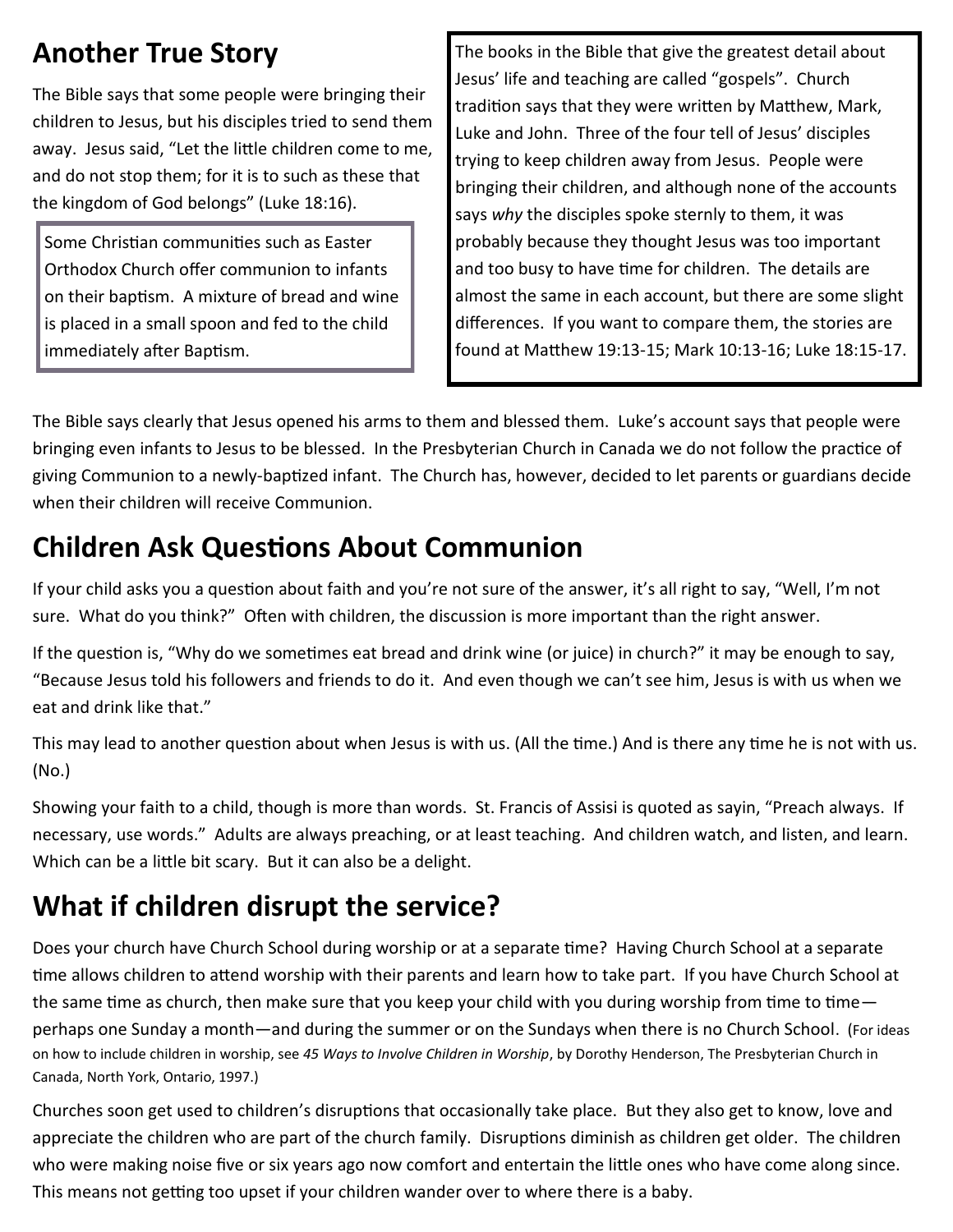Parents can bring plush toys, a sandwich or a bottle for young children, things that keep the child occupied quietly. Think "quiet"; avoid toy cars or candies wrapped in noisy paper.

If your child is old enough to read, help her with the hymn book by moving your finger along under the words. And stay sitting down if that's easiest. She will soon learn how the hymn book "works." If your congregation uses spoken or sung responses in worship, point them out in the bulletin, helping your child to feel part of the service by doing what the grown-ups do. Your child is more than "the church of the future." She is also part of God's family right now.

Any family, including the church family, makes room for children. We expect interruptions from our children at home. We may not always welcome such interruptions, but we don't tell our children to go and live somewhere else until they learn not to interrupt. Interruptions are part of family life.

#### **Will Children understand what is happening at Communion?**

Who can fully explain what happens at Communion? The next time Communion is planned, how would we feel if someone came to our house and said, "Before you can receive Communion you have to tell me what it means." Eight people would give eight different answers—ministers included!

We need to tell the story of our faith to our children. Because the Lord's Supper is such an important part of our faith, we need to think of how we include our children in the sacrament. We do not wait until our children are 10 or 12 to allow them to eat because they do not know how the digestive system works. Nor do we withhold love from an infant because the baby can not yet explain what love it.

Our understanding of Communion, and of most things, changes through the years. Some of us used to think that Communion was a reward for being a certain age, for living in a proper way, or for standing up in church and saying

that we believed in God and in Jesus and in the Holy Spirit.

In the Bible, though, we often read of Jesus sharing a meal with people who were called sinners and with people that "proper folk" considered less than desirable dinner companions. He was strongly criticized for it. But he always replied that he came to bring people closer to God's love, not to drive them away from it.

When he welcomed children and "undesirables," Jesus showed that God's love reaches out and asks us to respond. It does not wait for us to make the first move.

Each of the following accounts tells of Jesus being criticized for eating with "the wrong kind of people": Matthew 9:11-13; Mark 2:15-17; Luke 5:29-32; Luke 15:1-32. When he is criticized for eating with sinners, Jesus' answer is always the same: He eats with them, not as a reward, but because they need his love and acceptance.

C.S. Lewis wrote a series of children's books in the 1950s called The Chronicles of Narnia. He was a well-known Christian and the author of many books about the Christian faith. He was once asked why he had never written anything about holy Communion. He replied that our Lord said, "Take and eat." Jesus did not say, "Take and explain." It is enough, as a beginning, to know that Jesus told his followers and friends to share the loaf and cup.

Communion is many things, and these things have different importance for us at different times. It tells us how Jesus gave his life as a sacrifice for sinners. Communion reminds us how he fed many thousands who were hungry including children (Matthew 14:21; 15:38). One account of that feeding says that it was a child who brought a gift of food to Jesus to be distributed (John 6:9). Communion also tells people how to live together: receiving God's gifts, giving thanks to God, and sharing with others.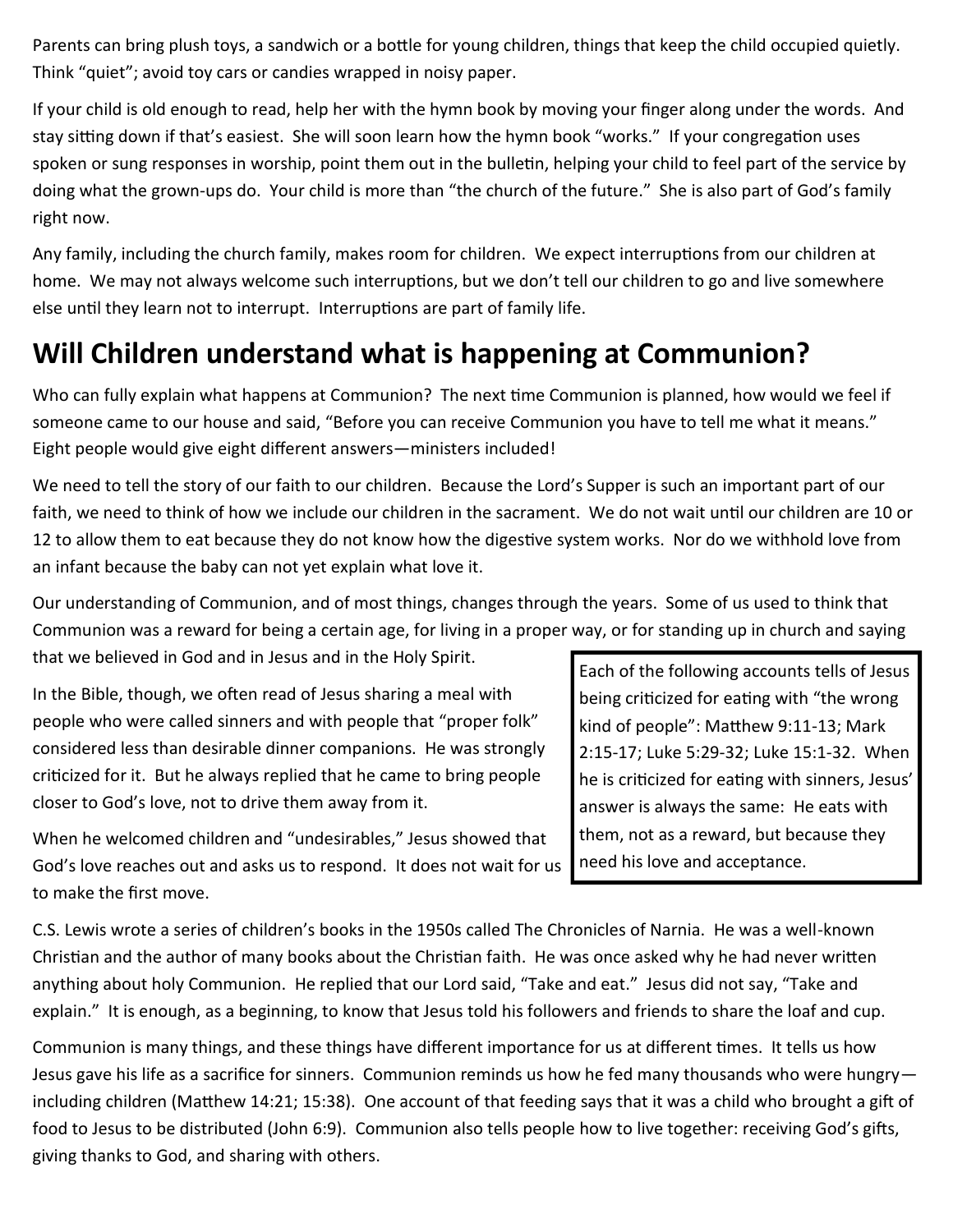Children may be just beginning to understand what happens at Communion. But whatever our age, we can always learn more.

## **Should children not make a public profession of faith before becoming fully part of the church and receiving the sacrament?**

When did we become a member of our family? It was not when we could spell our names or recite the names of a dozen relatives. It was when we were born. The other things came later. In the same way, we become a member of the church when we are baptized, not when we can say what being a Christian means. So the first thing to be said is that Baptism is the moment that marks our birth into the family of God. We spend the rest of our lives working on what that means.

Some Christians can point to a single moment and call it their moment of conversions. Many others can not, because they have felt they were part of the family of God since they were little children. Whatever may be the case in your life, you will have found that faith changes, grows, and develops. It involves us in times of delight, and also in times of doubt and uncertainty. These times are all part of growing as God's people.

Second, simply attending church on a regular basis these days is a public profession of faith. At one time church attendance may have been "the socially proper thing to do." That day is long past.

Third, worship often includes a statement of faith as part of worship—the Apostles' Creed, a section of *Living Faith*, produced by The Presbyterian Church in Canada in 1984, or some other statement of faith. Such a statement is certainly public, and certainly a profession of faith.

Fourth, there will still be a time for a formal public statement of faith. Our Church calls baptized members "covenant members" of the church. After a formal, public profession, the term is "professing members" of the church and it follows a time of study and preparation. Professing members participate fully in the life of the congregation including, for instance, voting to call a minister and to elect elders.

## **What Role Do Parents Play?**

Parents and family are the first "church" that our children know. Church school classes, religion in life badges, and deliberate religious instruction help a child understand what it is to be part of the family of God. But their introduction to the Christian faith comes from their parents.

We may not always be comfortable with that idea. But think of it this way: God has entrusted you with your child. God has shown trust in you to raise, teach, and love the child.

Someone once said that a baby is a sign from God that there is hope for the future. Your child is growing up in a world that is different from the one you grew up in. But some things don't change—

- God's love
- The need for parents to love their children
- The existence of the family of God that we call the church
- The strength for life that we can receive through the church—from our Baptism, from teaching, from companionship, from being fed at Christ's Table.